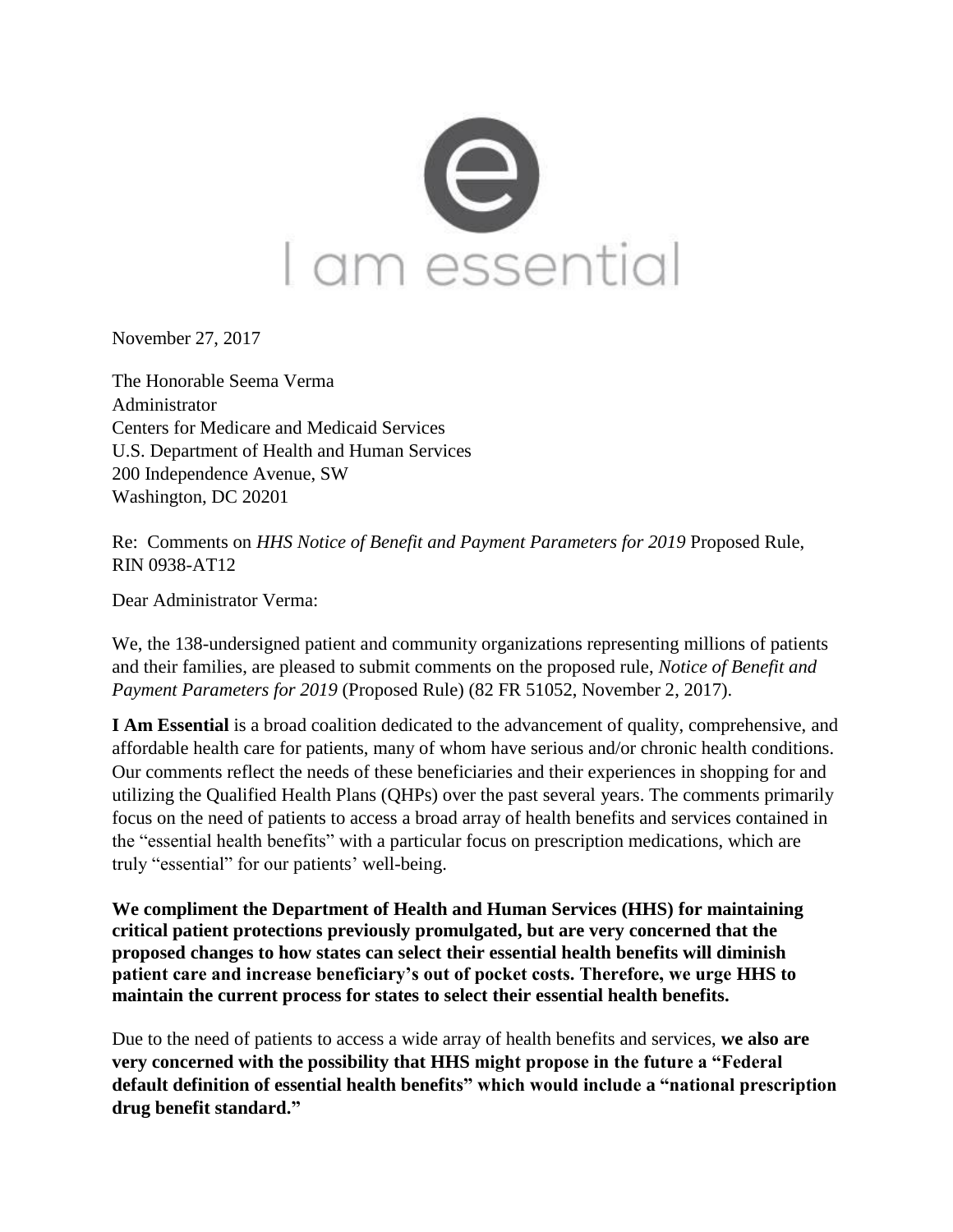**We are also disappointed that HHS is abandoning the "standardized plan option"** in the federally-facilitated market. Such plans are working well in many states, and allow beneficiaries to access benefits with set co-pays and often exempt prescription drugs from the deductible or have a separate, lower prescription drug deductible. **We also oppose the proposed abandonment of the "meaningful difference" standard.**

**We reiterate our strong support of including prescription drug utilization in the Risk Adjustment Model.** Despite the ACA's goal to end discrimination based on pre-existing conditions, many health insurance plans currently engage in practices that enable them to avoid patients with serious and chronic conditions. We believe that compensating issuers through mechanisms like risk adjusters for their enrollees who need and use higher-cost prescription medications will encourage issuers to take responsibility for caring for these patients, remove incentives for avoiding the sickest patients, and reduce discriminatory practices that prevent vulnerable populations from accessing care and treatment. **We look forward to any reports HHS may conduct on the operation of the risk adjustment model after its first year of operation with prescription drug utilization data included.**

We appreciate your consideration of our insights and concerns as we all work to improve the patient experience and health outcomes under the ACA, particularly for those with serious and chronic health conditions.

## **Proposed New Options for States to Develop "Essential Health Benefits"**

We are concerned with the proposal to provide states additional flexibility in defining a state's "essential health benefits" by allowing additional options from which they can choose. **While the stated goal is "state flexibility," having an almost endless combination of services creates the opportunity to reduce beneficiary health benefits and increase patient out of pocket cost-sharing. We urge HHS to abandon the proposed options and maintain the current process for states to select their essential health benefits.**

States currently have 10 benchmark plans to select from each year to help define that state's essential health benefits package. We believe the current system best meets the ACA legal requirement that the essential health benefits be similar to a typical employer plan operating in the state. The current process provides states sufficient options and reflects the individual needs of the state. In fact, 7 out of the 10 benchmarks from which they can currently select are statespecific plans. Additionally, states can select from the largest three national Federal Employees Health Benefits Program (FEHBP) plan options by enrollment.

Allowing states to select benchmark plans from other states, or to select a benefit category from another state's benchmark plan runs counter to meeting the needs of beneficiaries in that state. Constructing the benchmark plan by cherry picking benefit categories will create a plan that does not resemble any existing plan in the marketplace today. These options would allow states to reduce or weaken beneficiary benefits because states can find plans – and categories – anywhere in the country and select the least comprehensive suite of benefits to create scaled back coverage requirements. This would particularly be true for the proposed third option, which allows a state to create a new benchmark plan from scratch that must be less generous than the most generous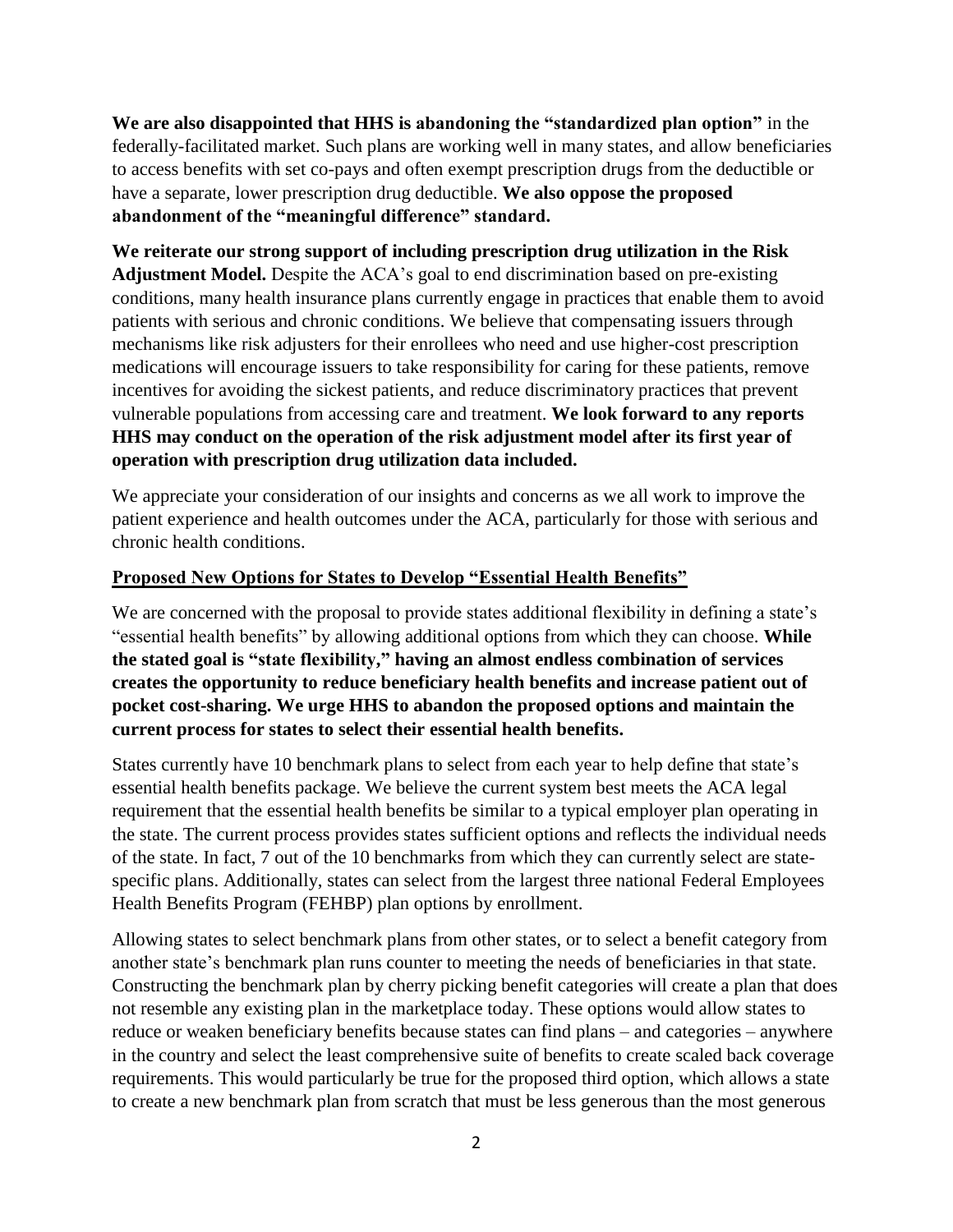among a set of comparison plans. These proposals for selecting benchmark plans and categories will discourage states from offering comprehensive coverage because they would be responsible for defraying the costs beyond a minimal threshold of benefits.

New benchmark plans that curtail benefits will mean higher cost-sharing burden and out of pocket expenses for patients. The problem is compounded because benefits that are not covered do not count towards out of pocket maximums. Despite our concerns with the proposals surrounding the benchmark and categories, we are pleased that the Proposed Rule notes that if a plan covers drugs beyond the number of drugs covered by the benchmark, all of these drugs are essential health benefits and must count towards the annual limitation on cost sharing.

## **Future Proposal to Develop a "Federal default definition of essential health benefits"**

We are surprised that at the same time as HHS proposes increased flexibility for states to select their essential health benefits, HHS is also considering developing a "Federal default definition of essential health benefits," which could include a "national benchmark plan standard for prescription drugs" and thereby limiting state flexibility. **Since we have no information on how these national standards would be developed, we are concerned that this would lead to limits in beneficiary benefits and increased patient cost-sharing**. States would still be able to select a different benchmark, but they would have to defray the costs that exceed the Federal default. **This certainly raises a red flag that the "Federal default" under consideration would not be expansive and meet the needs of people living with serious and chronic conditions.**

We note that HHS has previously created certain federal requirements that plans must follow in their plan design regarding prescription drugs. The biggest problems patients are encountering are that some plans are not covering the drugs necessary for beneficiaries to manage their conditions and maintain their quality of life, and that many issuers have extremely large deductibles and very high co-insurance that make it difficult or impossible for beneficiaries to afford their medications. As we discuss below, if the current patient protections are followed and properly enforced, beneficiaries should be able to access their medications and maintain their health and quality of life.

Efforts to create a "national benchmark plan standard for prescription drugs" could lead to the creation of a national formulary. **We strongly oppose a national formulary because this approach would limit access to only a select list of drugs, fail to include new innovative drugs, ignores the individual healthcare needs of people with serious and chronic conditions, and limits provider options when treating their patients.** 

## **Proposal to Abandon Standardized Plan Options & Meaningful Difference Standards**

**We are disappointed that HHS is proposing to abandon the Standardized Option (Simple Choice plans), and urge the Department to reconsider this proposal.** Several states that run their own marketplace have successfully implemented standard plans and while we did not fully support all elements of the federal marketplace "Simple Choice plans," its basic structure can be useful to beneficiaries.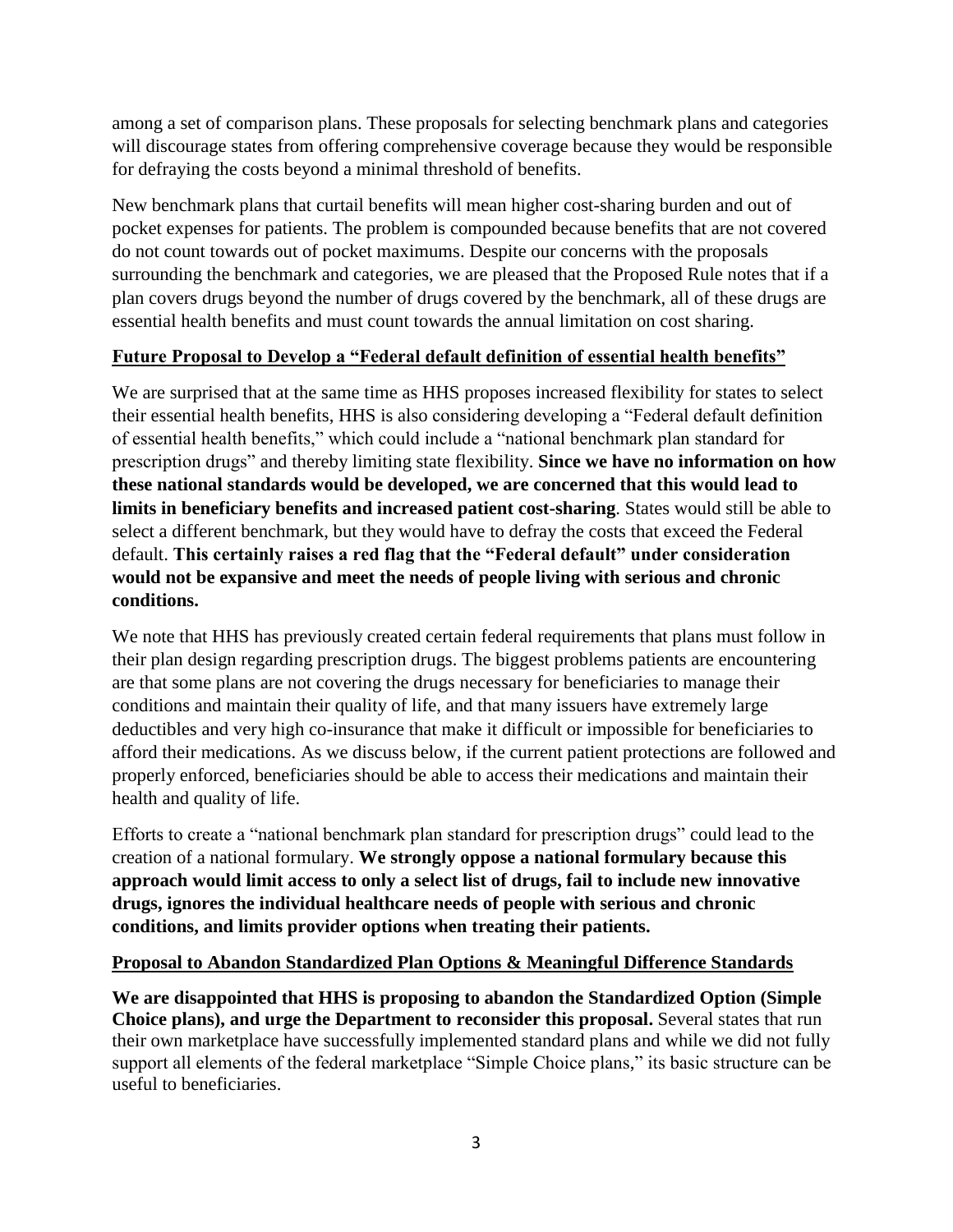We believe that consumers can benefit from being able to more easily compare plans across issuers and have some level of protection through cost-sharing limits, particularly for prescription medications, and exempting drugs in most metal levels from the deductible. Deductibles and other patient cost-sharing have increased to such a point that accessing health care, and particularly prescription medications, is becoming almost impossible for many patients. The use of standardized plans can help reduce the cost-sharing burden for patient and allow them to actually utilize their health insurance.

We do not share the Department's concerns that standardized plans stifle innovation because there is no requirement that issuers offer them and issuers are allowed to offer other plans.

**We also oppose the proposal to abandon the "meaningful difference standard."** Shopping and selecting a plan that best meets a patient's health needs and which they can afford is not an easy process. Ensuring that plans are in fact meaningfully different reduces confusion and helps improve the beneficiary shopping experience. We disagree with the Department's assertion that the current "meaningful difference standard" limits innovation and believe the existence of such standards encourages greater innovation and differences among plans.

## **Maintaining and Enforcing Patient Protections**

As stated in the Proposed Rule, the Affordable Care Act contains many important patient protections that help in defining essential health benefits and that all issuers must abide to when designing plan benefits. For example, plans must offer all ten categories of the essential health benefits, the benefits must be equal in scope to a typical employer plan, there has to be an appropriate balance across all categories, and plan benefit design cannot discriminate based on an individual's age or disability. The essential health benefits must also consider the health needs of diverse segments of the population including women, children, persons with disabilities, and other groups.

In previous regulation, HHS has further defined essential health benefits. For example, for prescription medications, every plan must cover at least the greater of one drug per class or the same number of drugs in each category and class as the state's benchmark plan. Previous regulation also requires plans to be transparent in their coverage of benefits and costs, utilize Pharmacy and Therapeutic Committees, and consider newly approved medications and treatment guidelines. Plans must also not limit delivery of medications to only mail order. Additional regulations have been promulgated to implement Section 1557 of the ACA, which further defines discrimination in healthcare. HHS has also provided examples of discriminatory benefit design to include excessive patient cost-sharing, excessive utilization management techniques, such as prior authorizations, and placing every drug to treat a certain condition on the highest tier.

**As we wrote in a letter to HHS earlier in the year, continuation of these patient protections is critical so that qualified health plans meet the needs of patients, particularly those with serious and chronic conditions. We thank HHS for recognizing their importance by maintaining them and trust that in the expected** *Letter to Issuers for 2019* **other plan standards and expectations are maintained.**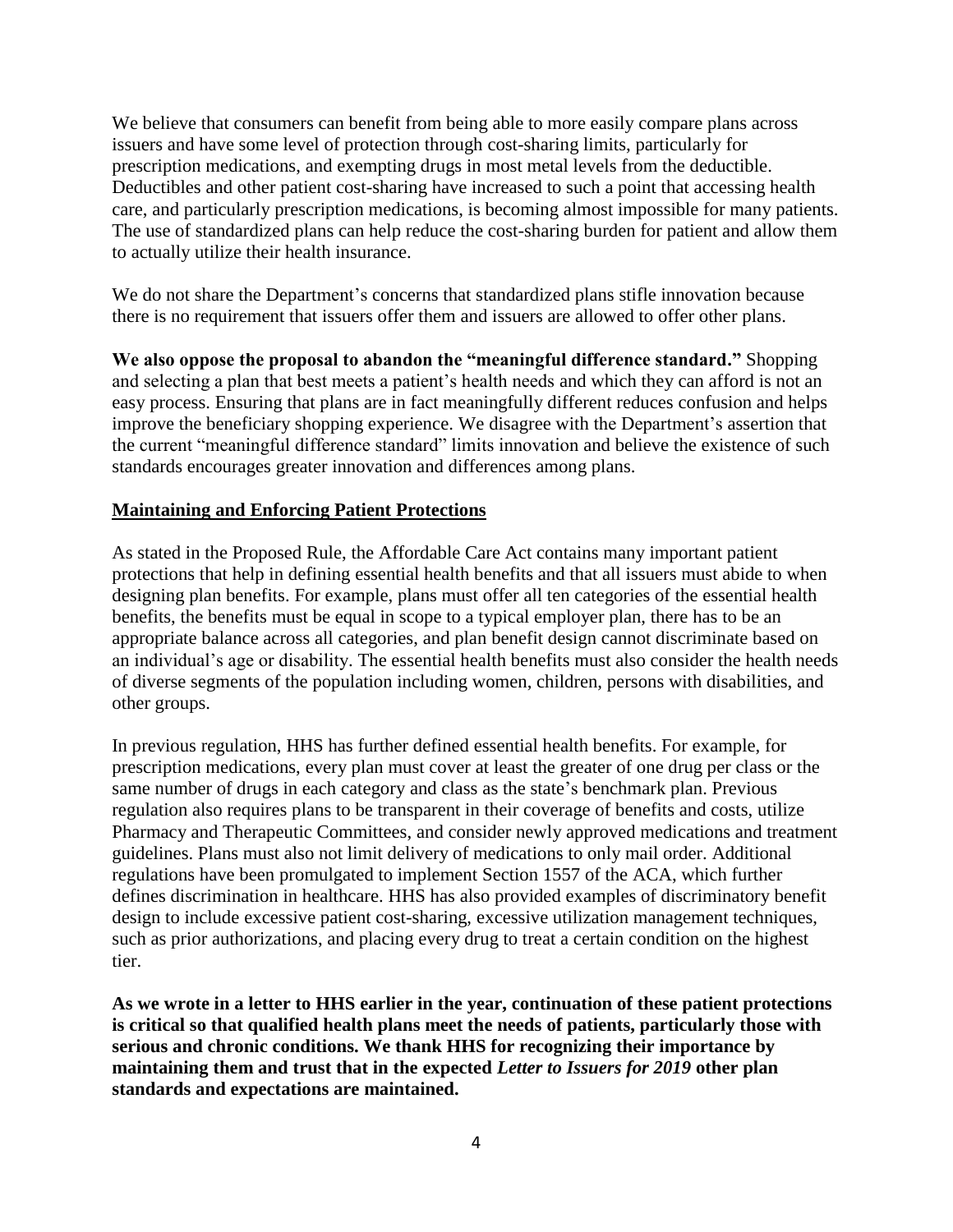**Patient protections are meaningless without proper enforcement.** Despite the law or regulation, some insurers still design plans that are discriminatory and limit patient access. Beneficiaries continue to encounter plans that lack meaningful formulary coverage for prescription medications, engage in adverse tiering, have high cost-sharing and burdensome utilization management requirements such as extensive and/or unwarranted prior authorization and step therapy requirements. Beneficiaries also still face midyear formulary changes, and can have their medications switched for non-medical reasons. Current regulations and guidelines must be enforced.

We are concerned that in an effort to provide greater state flexibility, some states will not enforce these important patient protections, eroding beneficiaries' access to quality healthcare. Many states lack the financial resources and/or legal authority to prospectively review plans and formularies to ensure that they are adequate and do not discriminate against beneficiaries. Some states have stated they have no interest in or a limited capacity to implement plan requirements included in the ACA, including the important patient protections.

**Therefore, we encourage HHS to fully enforce the patient protections contained in the law and in regulation, and ensure that if oversight and enforcement responsibilities are assumed by the states, they have the authority and resources necessary to fully address patients' protections, particularly non-discrimination in plan benefit design.**

Thank you very much for your consideration of our comments. Should you have any questions, please contact: Carl Schmid, Deputy Executive Director, The AIDS Institute, [cschmid@theaidsinstitute.org;](mailto:cschmid@theaidsinstitute.org) Beatriz Duque Long, Senior Director, Government Relations, Epilepsy Foundation, [bduquelong@efa.org;](mailto:bduquelong@efa.org) or Andrew Sperling, Director of Federal Legislative Advocacy, National Alliance on Mental Illness, [asperling@nami.org.](mailto:asperling@nami.org)

Sincerely,

ADAP Advocacy Association Adult Congenital Heart Association AIDS Action Baltimore AIDS Alliance for Women, Infants, Children, Youth & Families The AIDS Institute Allergy & Asthma Network Alliance for Aging Research Alpha-1 Foundation American Association on Health and Disability American Autoimmune Related Diseases Association American Behcet's Disease Association (ABDA)

| <b>American Lung Association</b>             |
|----------------------------------------------|
| <b>Arthritis Foundation</b>                  |
| Asian & Pacific Islander American Health     |
| Forum                                        |
| <b>Association for Ambulatory Behavioral</b> |
| Healthcare                                   |
| Association of Nurses in AIDS Care           |
| Brian Injury Alliance of Iowa                |
| Bronx Lebanon Hospital Family Medicine       |
| California Chronic Care Coalition            |
| California Hepatitis C Task Force            |
| <b>Cancer Support Community</b>              |
| <b>Caregiver Action Network</b>              |
| Children's Dental Health Project Phone       |
| Number                                       |
|                                              |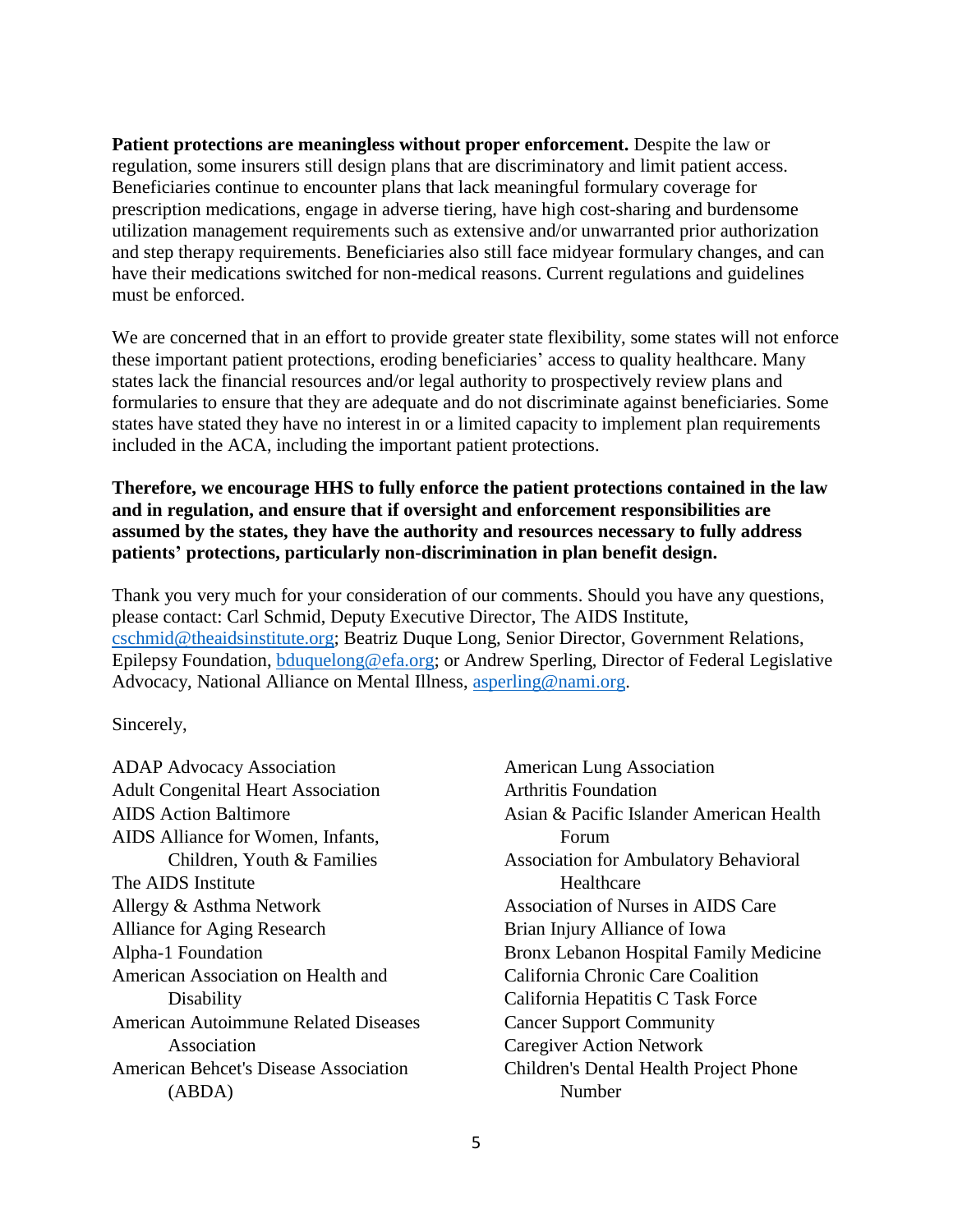CHOW Project Christopher and Dana Reeve Foundation Chronic Disease Coalition Coalition on Positive Health Empowerment (COPE) Community Access National Network (CANN) Community Catalyst Community Health Charities Phone Number Consumers for Quality Care Depression and Bipolar Support Alliance Digestive Disease National Coalition Dystonia Medical Research Foundation Easter Seals Massachusetts Epilepsy California Epilepsy Foundation Epilepsy Foundation Central & South Texas Epilepsy Foundation Houston/Dallas-Fort Worth/West Texas Epilepsy Foundation Long Island Epilepsy Foundation New England Epilepsy Foundation Northwest Epilepsy Foundation of Alabama Epilepsy Foundation of Arizona Epilepsy Foundation of Colorado Epilepsy Foundation of Connecticut, Inc. Epilepsy Foundation of Delaware Epilepsy Foundation of Eastern Pennsylvania Epilepsy Foundation of Florida Epilepsy Foundation of Georgia Epilepsy Foundation of Hawaii Epilepsy Foundation of Illinois Epilepsy Foundation of Indiana Epilepsy Foundation of Kentuckiana Epilepsy Foundation of Metropolitan New York Epilepsy Foundation of Michigan Epilepsy Foundation of Mississippi Epilepsy Foundation of Missouri & Kansas Epilepsy Foundation of Nevada Epilepsy Foundation of New Jersey

Epilepsy Foundation of North/Central Illinois, Iowa, Nebraska Epilepsy Foundation of Oklahoma Epilepsy Foundation of Utah Epilepsy Foundation of Vermont Epilepsy Foundation of Western Wisconsin Epilepsy Foundation of Wisconsin Epilepsy Foundation of Northeastern New York Epilepsy-Pralid, Inc. GBS | CIDP Foundation International GLMA: Health Professionals Advancing LGBT Equality HealthyWomen Hemophilia Association of the Capital Area Hemophilia Federation of America Hep Free Hawaii Hepatitis C Allies of Philadelphia (HepCAP) HIV Medicine Association Immune Deficiency Foundation (IDF) International Foundation for Autoimmune & Autoinflammatory Arthritis (IFAA) International Pain Foundation Interstitial Cystitis Association Lakeshore Foundation Latino Commission on AIDS Lupus and Allied Diseases Association, Inc. Lupus Foundation of America Lupus LA Men's Health Network Mental Health America METAvivor Research & Support, Inc. MLD Foundation NAMI Colorado NAMI North Carolina Nashville CARES NASTAD National Alliance on Mental Illness National Alopecia Areata Foundation National Association of Hepatitis Task **Forces**